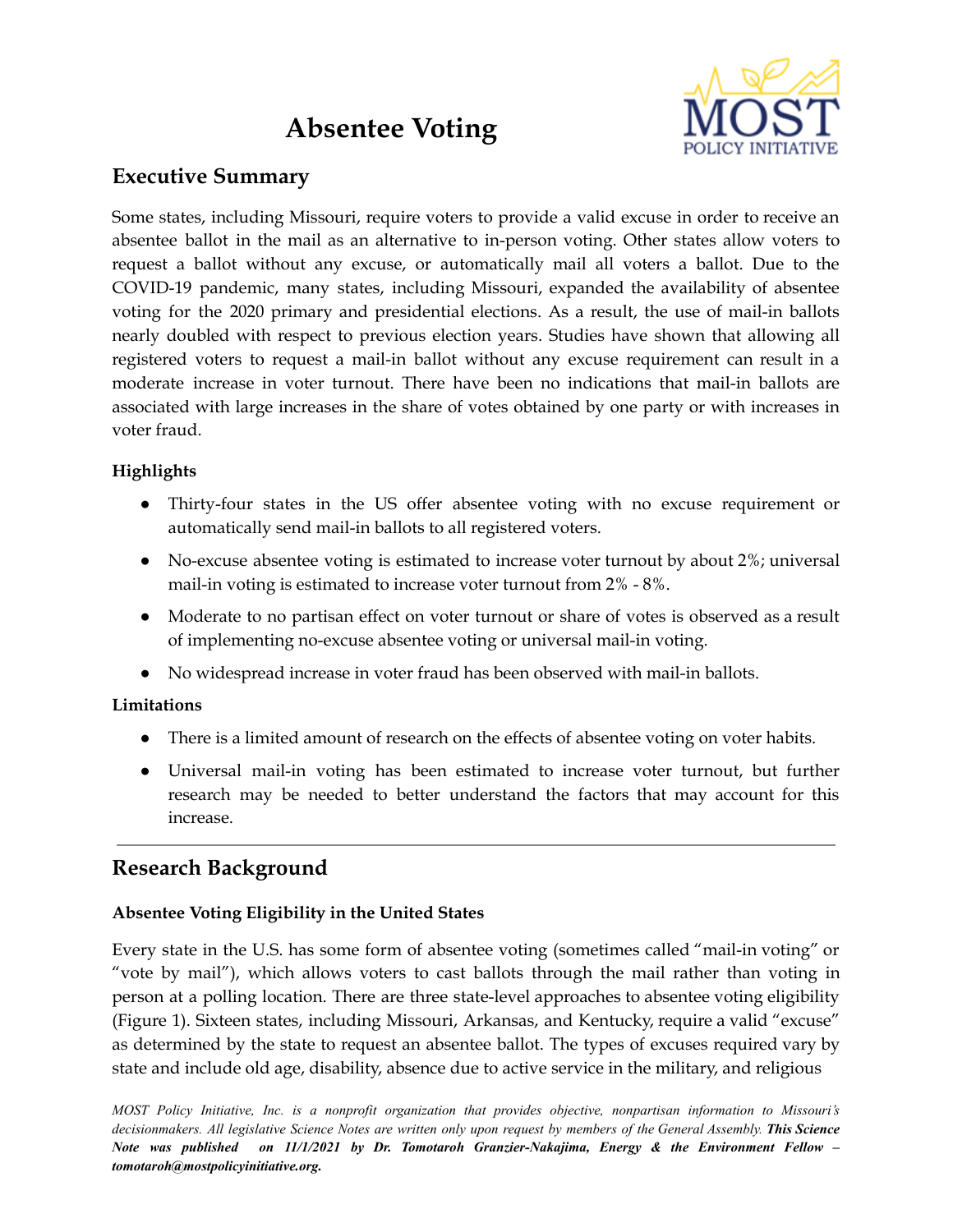

**Figure 1. Statewide map of absentee voting regulations generated with data collected from state elections websites.** Some states, including Missouri, restrict eligibility for absentee voting (these states are indicated in grey). Other states allow voters to request absentee ballots without restrictions (blue) or automatically send every registered voter a ballot in the mail (yellow).

practice. Missouri requires one of the following excuses to request an absentee ballot: absence on election day from the jurisdiction in which the voter is registered, incapacity or confinement due to illness or physical disability, religion, employment as an election authority, incarceration, or participation in the address confidentiality program. 1

Missouri is also one of three states that requires a notarized signature on the absentee ballot envelope. <sup>2</sup> Missouri voters using absentee ballots must also provide a copy of valid identification if they registered by mail and have not voted in person.<sup>1</sup> Some states allow voters the chance to rectify a ballot if it fails the signature verification process, but Missouri does not require local election authorities to allow this type of ballot "curing". (See our Science Note on this topic **here**.)

Twenty-six states, including Iowa, Kansas, and Oklahoma, and Washington, D.C. allow voters to request a mail-in ballot without any excuse requirement (this is referred to as "no-excuse absentee voting"). Eight states automatically mail ballots to all registered voters for an election ("universal mail-in voting").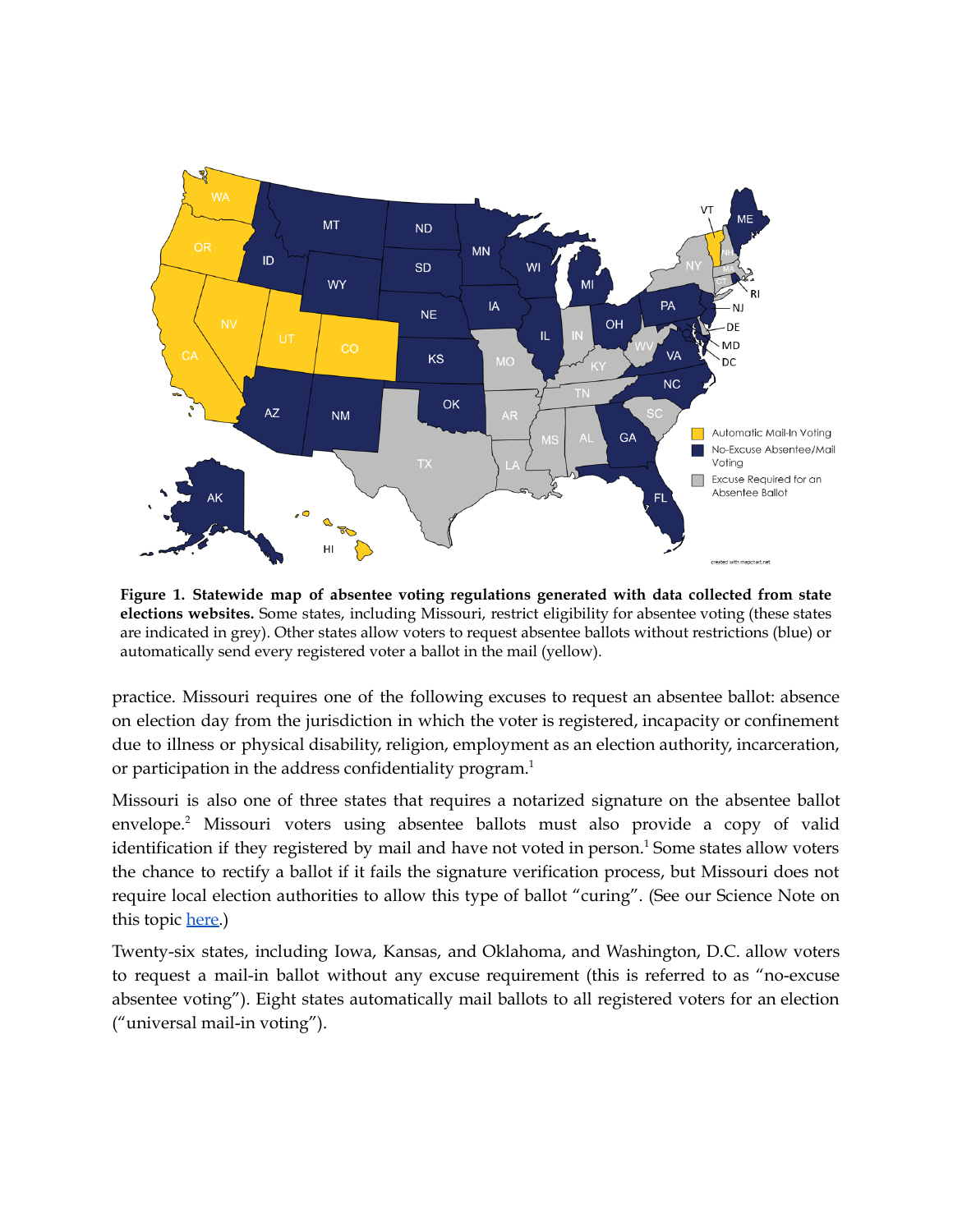#### **Absentee Ballots in the 2020 Election**

During the COVID-19 pandemic, several states expanded eligibility for absentee voting. Thirteen out of the 16 states which typically require an excuse to request an absentee ballot, including Missouri, accepted concerns over COVID-19 as a legitimate excuse. <sup>3</sup>Of the states that were not already implementing universal mail-in voting, 15 states mailed absentee ballot applications and 8 states mailed absentee ballots to all registered voters.

In the 2016 and 2018 general elections, 24.9% and 27.4% of votes, respectively, were cast as absentee ballots throughout the United States. 4 In the 2020 presidential election this increased to 46% of votes cast as absentee ballots. There was a large difference in absentee ballot usage based on presidential choice: 58% of all votes for Joe Biden were absentee ballots, while 32% of people who voted for Donald Trump did the same.<sup>5</sup> However, this split is unique to the 2020 election; in 2016 for instance, 23% of Republicans voted absentee, as well as 23% of Democrats. <sup>6</sup> Voters over 65 were more likely to vote by mail than other age groups, as were Asian American and White voters over other racial and ethnic groups.

#### **Election Impacts of Absentee Ballots**

#### Voter Turnout

In the 2020 presidential election, preliminary research finds states that implemented no-excuse absentee voting for the first time saw similar increases in voter turnout to those that did not implement similar changes.<sup>7</sup> This indicates that, for the 2020 election, no-excuse absentee voting had little effect on voter turnout.

Absentee voting eligibility rules in Texas provided a natural experiment to explore the effects of no-excuse absentee eligibility on turnout. In Texas, voters over the age of 65 have access to no-excuse absentee voting; voters who are 64 years old do not, but are expected to possess similar characteristics and voting attitudes as 65 year olds. In 2020, 65 year old voters turned out at almost an identical rate as 64 year olds, despite being able to vote absentee without an excuse.<sup>7</sup> The rate of 65 year old voters in Texas who did vote absentee increased by about 9.5% compared to 64 year olds, but in-person voting decreased by about 9.5% as well. Data from Texas for previous general elections found that no-excuse absentee voting increased voter turnout from 1.2% to 2.9% for 65 year olds, with higher percentages in midterm election years, suggesting that access to absentee voting may increase voter turnout when voter attention is low.

In some states, mail-in ballots are automatically sent to every registered voter in the state. Universal mail-in voting has been estimated to increase voter turnout by 2-8%.<sup>8-10</sup> The increase in voter turnout is smaller for those who are already likely to vote, and larger for voters who have a less active voting history.<sup>10</sup> In California, the adoption of universal mail-in voting in some small precincts (less than 250 people) decreased voter turnout by about 1% overall, but increased turnout of 18-24 year olds by 2%. <sup>11</sup> This was attributed in part to poor communication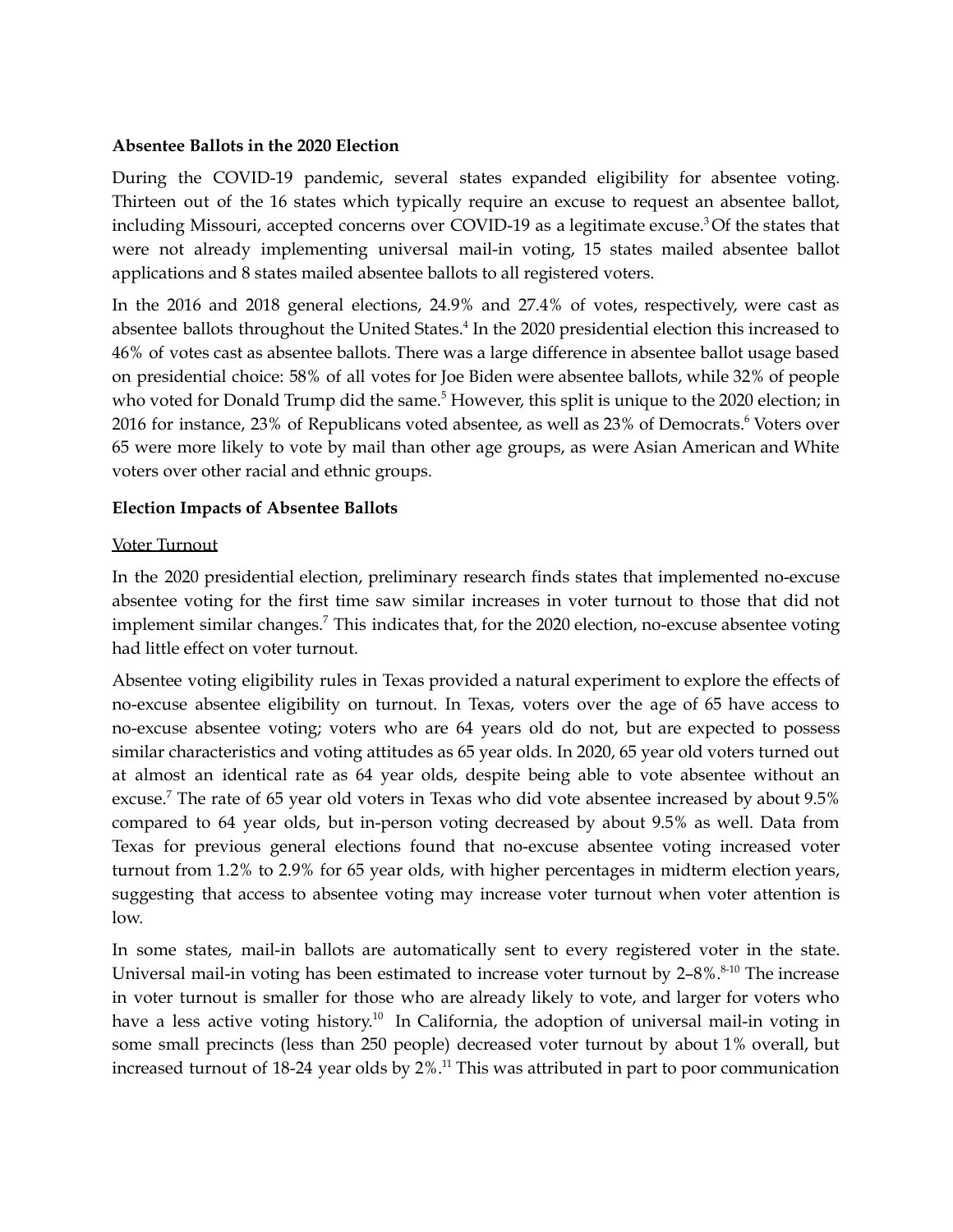and a lack of "get out the vote" efforts during the transition to mail-in voting, resulting in many ballots being rejected due to late arrival.

## Partisan Effects

Evidence from Utah, California, and Washington indicate that universal mail-in voting does not differentially affect either party's turnout or total vote share.<sup>9</sup> In another study on voters in Texas during the 2020 election, the Democratic share of turnout for 65 year olds who had access to no-excuse absentee voting was 0.22% higher than 64 year olds, for whom no-excuse absentee voting was unavailable.<sup>7</sup> These studies indicate that mail-in voting does not provide any strong partisan advantage.

## Voter Fraud

Recent studies and preliminary research have found that there is no evidence for increased voter fraud resulting from the expanded use of absentee ballots.<sup>12,13</sup> States with and without universal mail-in voting were found to have similar voter fraud rates; in either case, fraud rates were lower than one improper vote per million voters. Additionally, analysis of absentee ballots in Washington from 2011–2018 found that only 14 votes out of a total 4.5 million cast during that period appear to have been improperly cast using deceased individuals' information.

### **References**

- 1. Missouri Secretary of State (2021) How to Vote. <https://www.sos.mo.gov/elections/goVoteMissouri/howtovote>
- 2. National Conference of State Legislatures. (2020). *Voting Outside the Polling Place: Absentee, All-Mail and other Voting at Home Options*. Retrieved October 29, 2021, from <https://www.ncsl.org/research/elections-and-campaigns/absentee-and-early-voting.aspx>
- 3. Tang, O., Wong, K., Ganguli, R., Zahiri, K., Burns, N., Paracha, S., Kozel, G., Tang, K., & Schuur, J. (2021). Emergency absentee voting for hospitalized patients and voting during COVID-19: A 50-state study. *Western Journal of Emergency Medicine*, *22*(4), 1000–1009. <https://doi.org/10.5811/westjem.2021.4.50884>
- 4. DeSilver, D. (2020, October 13). *Mail-in voting became much more common in 2020 primaries as COVID-19 spread*. Pew Research Center. Retrieved October 29, 2021, from [https://www.pewresearch.org/fact-tank/2020/10/13/mail-in-voting-became-much-more-comm](https://www.pewresearch.org/fact-tank/2020/10/13/mail-in-voting-became-much-more-common-in-2020-primaries-as-covid-19-spread/) [on-in-2020-primaries-as-covid-19-spread/](https://www.pewresearch.org/fact-tank/2020/10/13/mail-in-voting-became-much-more-common-in-2020-primaries-as-covid-19-spread/)
- 5. Pew Research Center. (2020, December 5). *The 2020 voting experience: Coronavirus, mail concerns factored into deciding how to vote*. Pew Research Center - U.S. Politics & Policy. Retrieved October 29, 2021, from

<https://www.pewresearch.org/politics/2020/11/20/the-voting-experience-in-2020/>

- 6. Ansolabehere, S., & Schaffner, B. F. (2017). CCES Common Content, 2016 Version V4) Harvard Dataverse. <https://doi.org/doi:10.7910/DVN/GDF6Z0>
- 7. Yoder, J., Handan-Nader, C., Myers, A., Nowacki, T., Thompson, D. M., Wu, J. A., Yorgason, C., & Hall, A. B. (2021, March 5). *How did absentee voting af ect the 2020 U.S. Election?* SIEPR. Retrieved October 29, 2021, from [https://siepr.stanford.edu/research/publications/how-did-absentee-voting-affect-2020-us-electi](https://siepr.stanford.edu/research/publications/how-did-absentee-voting-affect-2020-us-election) [on](https://siepr.stanford.edu/research/publications/how-did-absentee-voting-affect-2020-us-election)